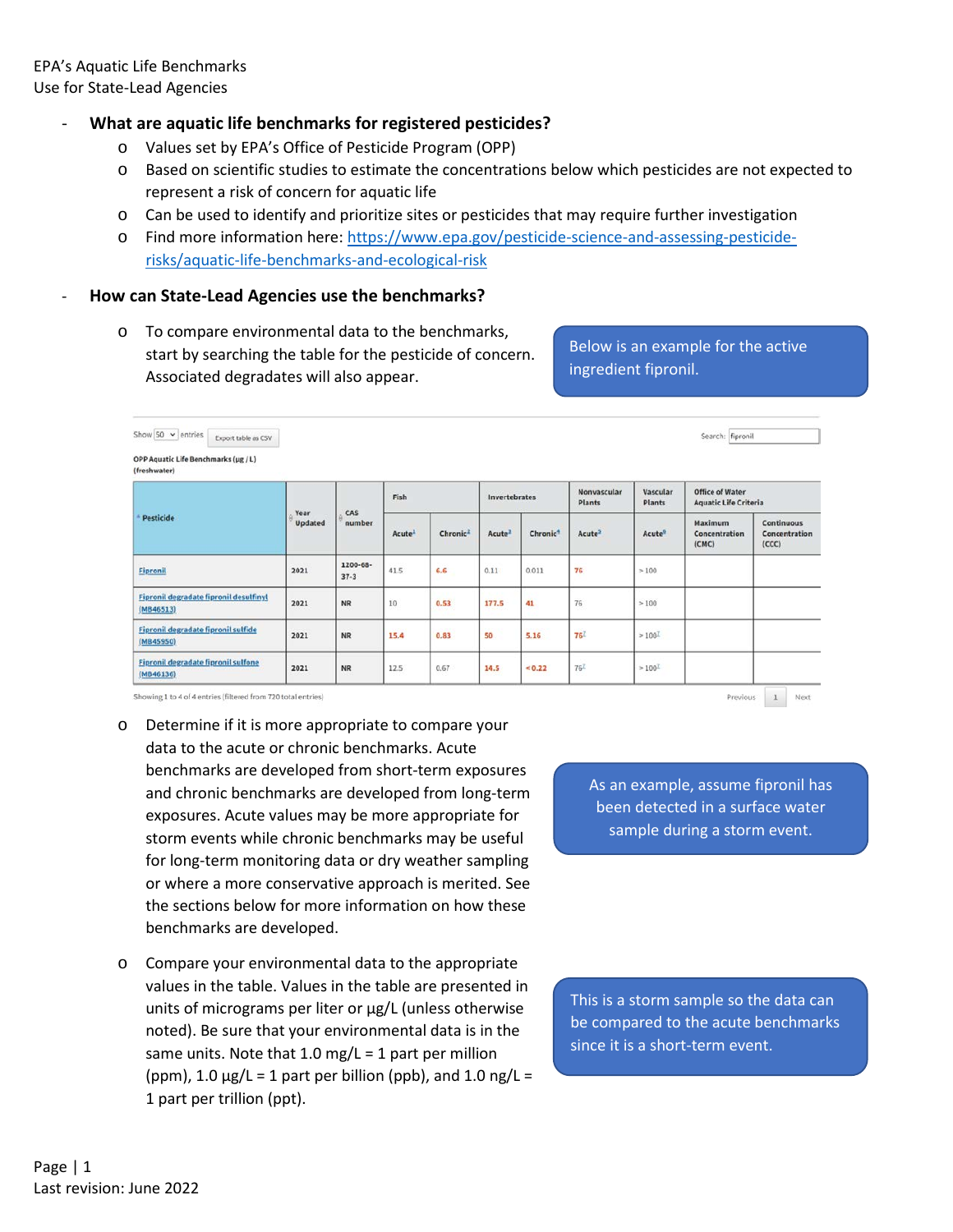- o If the environmental sample data is below the benchmark, risk to aquatic life is not expected. Data above the benchmarks does not necessarily mean that adverse effects would occur but does indicate that further evaluation is needed.
- o Click on the hyperlinked chemical name to access the most recent ecological risk assessment to get more information on the species tested, the effects that were observed, and the concentration at which these effects occurred.
- o Use this information to characterize potential risk to aquatic organisms in this waterway. Find information from EPA about ecological risk assessment here: [https://www.epa.gov/risk/ecological-risk-assessment.](https://www.epa.gov/risk/ecological-risk-assessment)
- o Affected sites can be flagged for further testing or investigation to determine the source of the pesticides and implement programs to reduce the risk to aquatic organisms and protect ecological health.

If fipronil was detected at a level of 1.0 µg/L in a storm sample, that would exceed the acute benchmark for invertebrates, but not for fish or plants.

According to the fipronil ecological risk assessment, acute toxicity information for freshwater invertebrates is available on at least 25 species. The acute benchmark is based on the acute toxicity to the black fly.

Further review of EPA's ecological risk assessments can provide more information about other species tested and the effect levels. This information is especially useful if there are sensitive, endangered, or protected aquatic invertebrates in the affected waterway.

| Risk information can be used to<br>prioritize pesticides of concern for<br>a watershed or state                   |  | Additional monitoring can show<br>temporal trends and detect<br>water quality issues early                                   |  |  |  |  |
|-------------------------------------------------------------------------------------------------------------------|--|------------------------------------------------------------------------------------------------------------------------------|--|--|--|--|
|                                                                                                                   |  | <b>Further Action for</b><br>State-Lead<br>Agencies                                                                          |  |  |  |  |
| Source investigation and<br>identification can target major<br>contributors to prevent future<br>ecological risks |  | <b>Education and intervention can</b><br>reduce the impact of pesticides of<br>concern on water quality at<br>affected sites |  |  |  |  |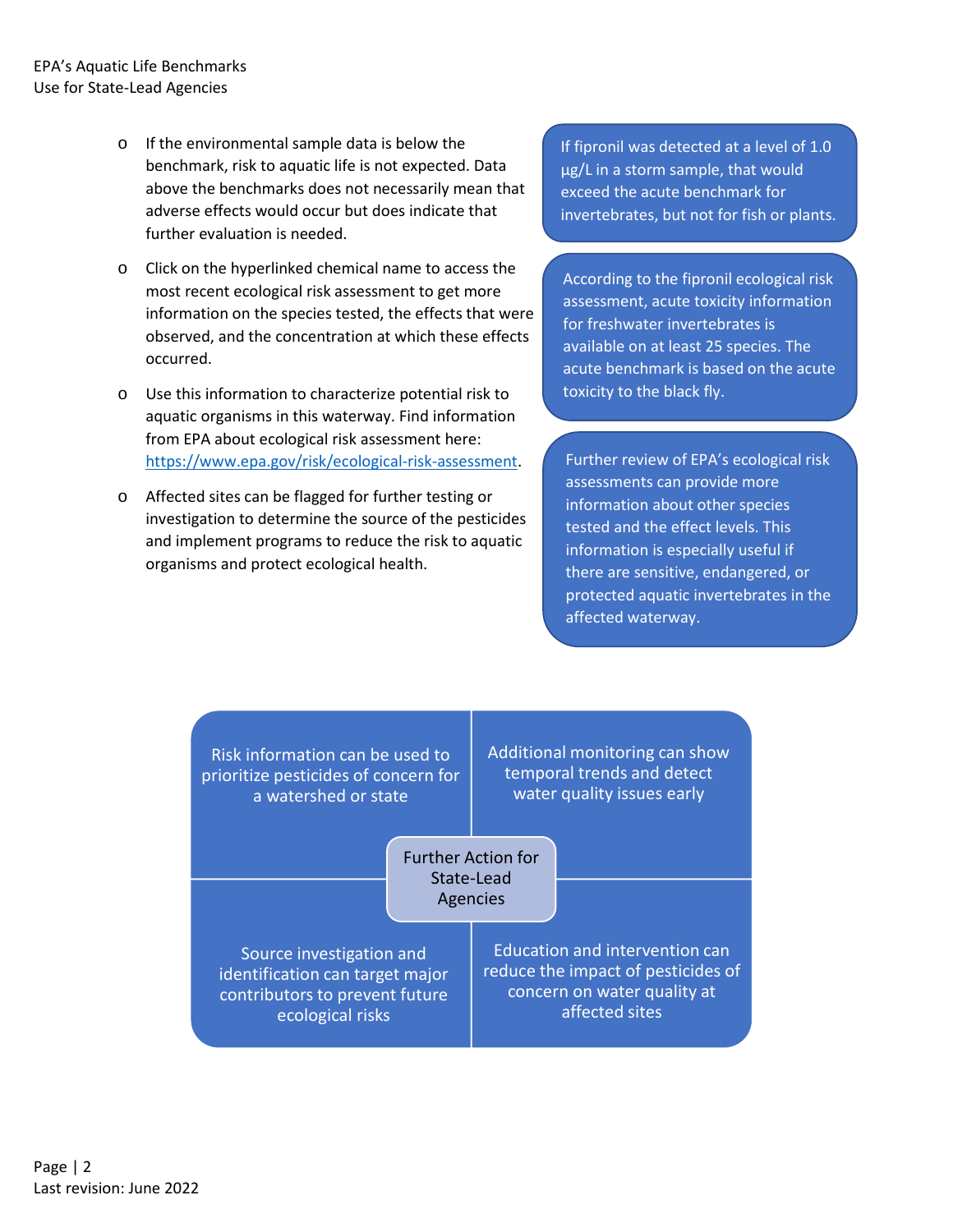## - **How does EPA set the benchmarks?**

- o For registered pesticide active ingredients, EPA's OPP conducts ecological risk assessments. In these assessments, EPA reviews data from toxicology studies in a range of fish, invertebrate, and plant species. Generally, OPP chooses the most sensitive endpoint (i.e. the effect that happens at the lowest concentration) in the most sensitive species to protect against risks to aquatic organisms.
	- OPP uses the most recent ecological risk assessments for each active ingredient to determine the Aquatic Life Benchmarks.
	- OPP incorporates an additional "level of concern" (LOC) factor of either 0.5 for acute invertebrate and fish benchmarks or 1 for chronic invertebrate, fish, and plant benchmarks. These LOCs are criteria used by OPP to indicate potential risk to non-target organisms.
- o EPA's Office of Water (OW) sets Ambient Water Quality Criteria which are also values derived from toxicity data designed to protect aquatic life. However, the OW's strategy for developing criteria is accomplished by species sensitivity distribution, which is expressed in terms of percentile of organisms protected. This strategy requires larger datasets which may not exist for certain pesticides. This can create discrepancies between OPP's Aquatic Life Benchmarks and OW's Ambient Water Quality Criteria. Find more information on the different strategies to set water quality criteria here:

[https://www.cdpr.ca.gov/docs/emon/pubs/ehapreps/analysis\\_memos/water\\_quality\\_criteria\\_me](https://urldefense.com/v3/__https:/www.cdpr.ca.gov/docs/emon/pubs/ehapreps/analysis_memos/water_quality_criteria_memo.pdf__;!!HYmSToo!Oan6t7REQo3YZJq9neDnTudH_zoKSwiWWoa6CP6vAK82QBQMzWYxkvPYUeq9PNXq09Oa$) [mo.pdf.](https://urldefense.com/v3/__https:/www.cdpr.ca.gov/docs/emon/pubs/ehapreps/analysis_memos/water_quality_criteria_memo.pdf__;!!HYmSToo!Oan6t7REQo3YZJq9neDnTudH_zoKSwiWWoa6CP6vAK82QBQMzWYxkvPYUeq9PNXq09Oa$)

- o The EPA develops Aquatic Life Benchmarks for both acute and chronic exposure scenarios.
	- Acute benchmarks can be used in situations where there is short-term exposure (hoursdays). Most acute toxicity tests for fish and invertebrates involve exposing animals for 48- 96 hours and measuring mortality. Most acute toxicity tests for plants are less than ten days.
	- Chronic benchmarks can be used in situations where there is longer-term exposure (weeksyears) or where a more conservative approach is merited. Most chronic toxicity tests for invertebrates and fish involve exposing animals for a life-cycle or early life stage and measuring a broad range of outcomes, such as reproduction or mobility.

## - **Definitions**

- $\circ$  Acute Exposure contact with a chemical for a short period of time (ex: hours to days)
- o Acute Benchmark estimate of the concentration below which the pesticide is not expected to represent a risk of severe effects from short-term exposure. For fish and aquatic invertebrates, this value is usually set as half the LC50 for the most sensitive species. For plants, it is set as the EC50 for the most sensitive species
- o Chronic Exposure contact with a chemical for a long period of time (ex: weeks to years)
- o Chronic Benchmark estimate of the concentration below which the pesticide is not expected to represent a risk of concern for long-term exposure. For fish, the chronic benchmark is usually the lowest NOAEC from a life-cycle or early life stage test (usually with Rainbow Trout (*Oncorhynchus mykiss*) or Fathead Minnow (*Pimephales promelas*). For aquatic invertebrates, the chronic benchmark is usually the lowest NOAEC from a life-cycle test with invertebrates
- o Concentration the amount of a chemical present in a certain amount of water; often expressed as "µg/L" or micrograms of chemical per liter of water